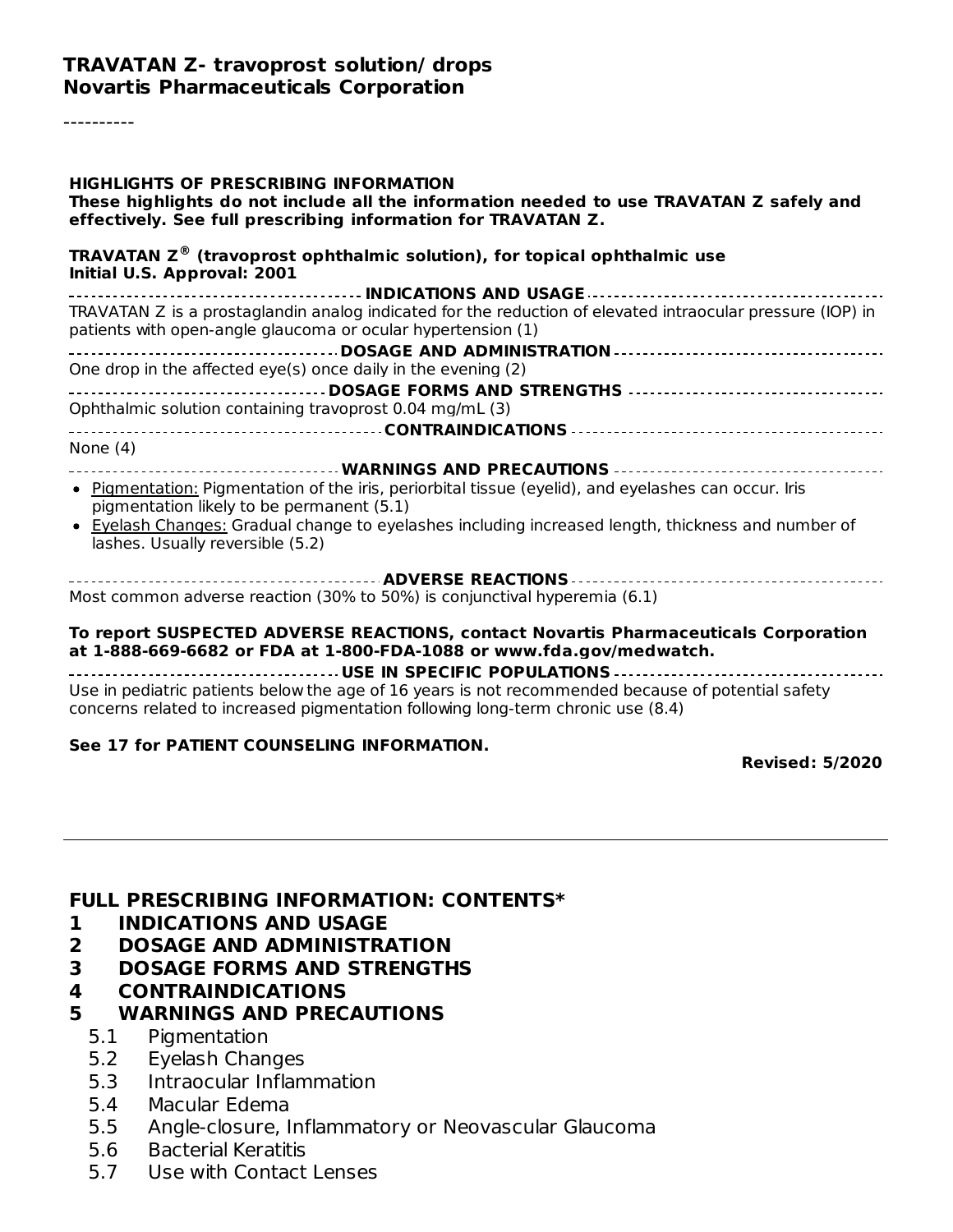## **6 ADVERSE REACTIONS**

- 6.1 Clinical Trials Experience
- 6.2 Postmarketing Experience

### **8 USE IN SPECIFIC POPULATIONS**

- 8.1 Pregnancy
- 8.2 Lactation
- 8.4 Pediatric Use
- 8.5 Geriatric Use
- 8.6 Hepatic and Renal Impairment

### **11 DESCRIPTION**

### **12 CLINICAL PHARMACOLOGY**

- 12.1 Mechanism of Action
- 12.3 Pharmacokinetics

## **13 NONCLINICAL TOXICOLOGY**

- 13.1 Carcinogenesis, Mutagenesis, Impairment of Fertility
- **14 CLINICAL STUDIES**

## **16 HOW SUPPLIED/STORAGE AND HANDLING**

### **17 PATIENT COUNSELING INFORMATION**

\* Sections or subsections omitted from the full prescribing information are not listed.

## **FULL PRESCRIBING INFORMATION**

# **1 INDICATIONS AND USAGE**

<code>TRAVATAN</code> Z  $^\circledR$  (travoprost ophthalmic solution) 0.004% is indicated for the reduction of elevated intraocular pressure (IOP) in patients with open-angle glaucoma or ocular hypertension.

# **2 DOSAGE AND ADMINISTRATION**

The recommended dosage is one drop in the affected eye(s) once daily in the evening. TRAVATAN Z should not be administered more than once daily since it has been shown that more frequent administration of prostaglandin analogs may decrease the IOPlowering effect.

Reduction of the IOP starts approximately 2 hours after the first administration with maximum effect reached after 12 hours.

TRAVATAN Z may be used concomitantly with other topical ophthalmic drug products to lower IOP. If more than one topical ophthalmic drug is being used, the drugs should be administered at least 5 minutes apart.

# **3 DOSAGE FORMS AND STRENGTHS**

Ophthalmic solution containing travoprost 0.04 mg/mL.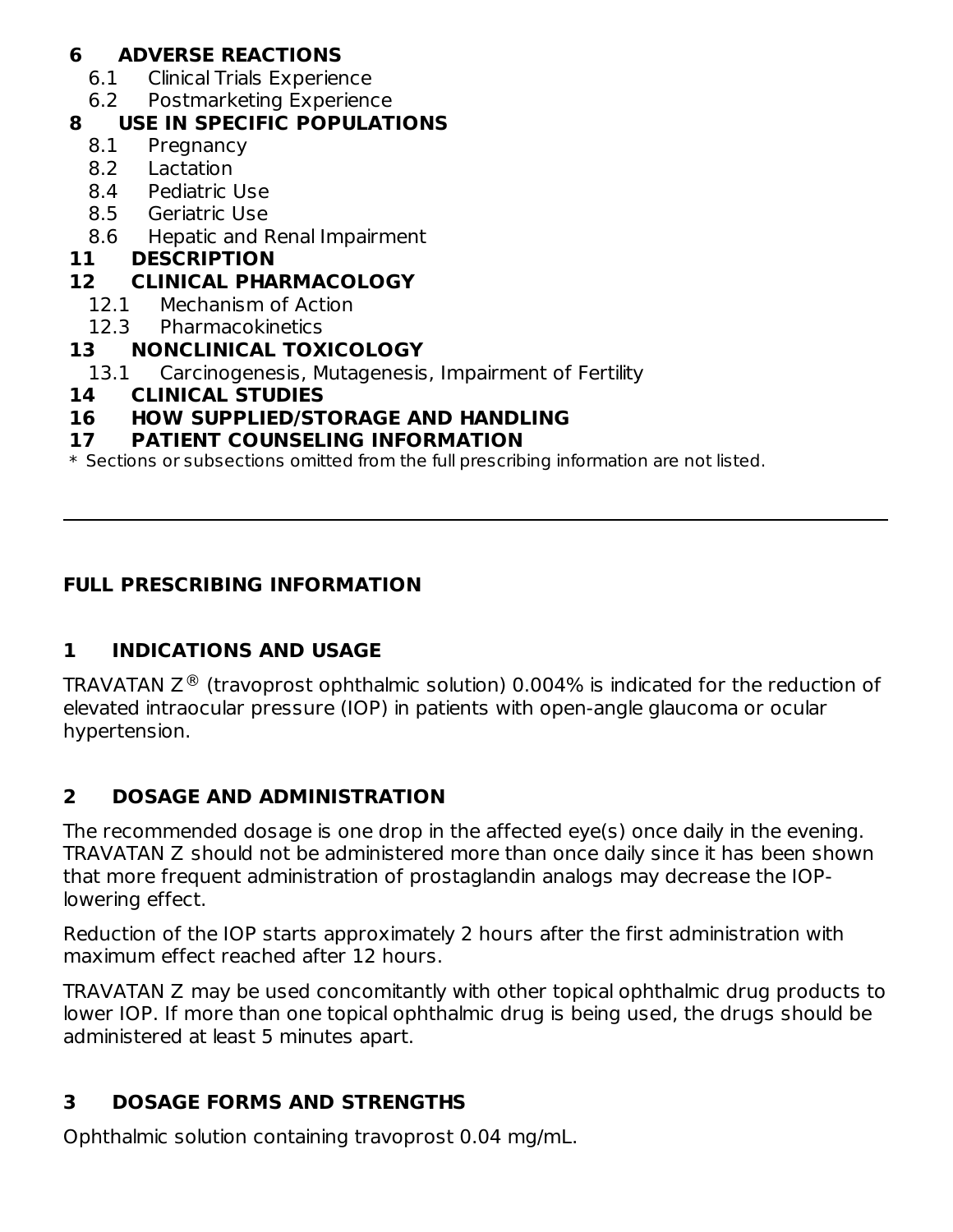# **4 CONTRAINDICATIONS**

None.

### **5 WARNINGS AND PRECAUTIONS**

## **5.1 Pigmentation**

Travoprost ophthalmic solution has been reported to cause changes to pigmented tissues. The most frequently reported changes have been increased pigmentation of the iris, periorbital tissue (eyelid), and eyelashes. Pigmentation is expected to increase as long as travoprost is administered. The pigmentation change is due to increased melanin content in the melanocytes rather than to an increase in the number of melanocytes. After discontinuation of travoprost, pigmentation of the iris is likely to be permanent, while pigmentation of the periorbital tissue and eyelash changes have been reported to be reversible in some patients. Patients who receive treatment should be informed of the possibility of increased pigmentation. The long-term effects of increased pigmentation are not known.

Iris color change may not be noticeable for several months to years. Typically, the brown pigmentation around the pupil spreads concentrically towards the periphery of the iris and the entire iris or parts of the iris become more brownish. Neither nevi nor freckles of the iris appear to be affected by treatment. While treatment with TRAVATAN Z can be continued in patients who develop noticeably increased iris pigmentation, these patients should be examined regularly.

# **5.2 Eyelash Changes**

TRAVATAN Z may gradually change eyelashes and vellus hair in the treated eye. These changes include increased length, thickness, and number of lashes. Eyelash changes are usually reversible upon discontinuation of treatment.

### **5.3 Intraocular Inflammation**

TRAVATAN Z should be used with caution in patients with active intraocular inflammation (e.g., uveitis) because the inflammation may be exacerbated.

### **5.4 Macular Edema**

Macular edema, including cystoid macular edema, has been reported during treatment with travoprost ophthalmic solution. TRAVATAN Z should be used with caution in aphakic patients, in pseudophakic patients with a torn posterior lens capsule, or in patients with known risk factors for macular edema.

### **5.5 Angle-closure, Inflammatory or Neovascular Glaucoma**

TRAVATAN Z has not been evaluated for the treatment of angle-closure, inflammatory or neovascular glaucoma.

### **5.6 Bacterial Keratitis**

There have been reports of bacterial keratitis associated with the use of multiple-dose containers of topical ophthalmic products. These containers had been inadvertently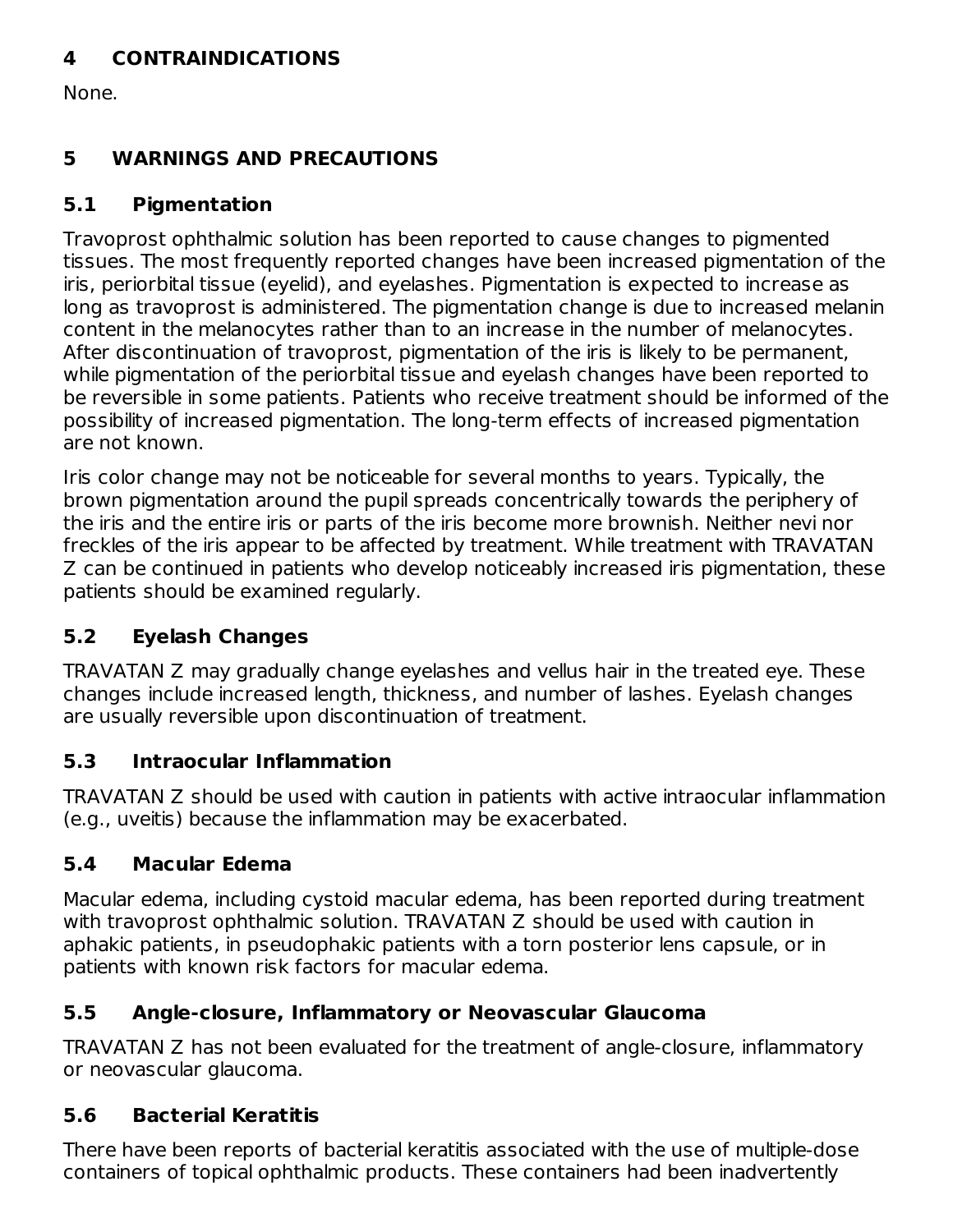contaminated by patients who, in most cases, had a concurrent corneal disease or a disruption of the ocular epithelial surface.

# **5.7 Use with Contact Lenses**

Contact lenses should be removed prior to instillation of TRAVATAN Z and may be reinserted 15 minutes following its administration.

# **6 ADVERSE REACTIONS**

# **6.1 Clinical Trials Experience**

Because clinical trials are conducted under widely varying conditions, adverse reaction rates observed in the clinical trials of a drug cannot be directly compared to rates in the clinical trials of another drug and may not reflect the rates observed in practice.

The most common adverse reaction observed in controlled clinical trials with TRAVATAN and TRAVATAN Z was ocular hyperemia, which was reported in 30% to 50% of patients. Up to 3% of patients discontinued therapy due to conjunctival hyperemia. Ocular adverse reactions, reported at an incidence of 5% to 10% in these clinical trials, included decreased visual acuity, eye discomfort, foreign body sensation, pain, and pruritus.

Ocular adverse reactions, reported at an incidence of 1% to 4% in clinical trials with TRAVATAN or TRAVATAN Z, included abnormal vision, blepharitis, blurred vision, cataract, conjunctivitis, corneal staining, dry eye, iris discoloration, keratitis, lid margin crusting, ocular inflammation, photophobia, subconjunctival hemorrhage, and tearing.

Non-ocular adverse reactions, reported at an incidence of 1% to 5% in these clinical studies, were allergy, angina pectoris, anxiety, arthritis, back pain, bradycardia, bronchitis, chest pain, cold/flu syndrome, depression, dyspepsia, gastrointestinal disorder, headache, hypercholesterolemia, hypertension, hypotension, infection, pain, prostate disorder, sinusitis, urinary incontinence, and urinary tract infections.

# **6.2 Postmarketing Experience**

Additional adverse reactions have been identified during postapproval use of TRAVATAN or TRAVATAN Z in clinical practice. Because they are reported voluntarily from a population of unknown size, estimates of frequency cannot be made. The reactions, which have been chosen for inclusion due to either their seriousness, frequency of reporting, possible causal connection to TRAVATAN or TRAVATAN Z, or a combination of these factors, include: arrhythmia, vomiting, epistaxis, tachycardia, and insomnia.

In postmarketing use with prostaglandin analogs, periorbital and lid changes, including deepening of the eyelid sulcus have been observed.

# **8 USE IN SPECIFIC POPULATIONS**

# **8.1 Pregnancy**

# Risk Summary

There are no adequate and well-controlled studies in pregnant women to inform a drugassociated risk.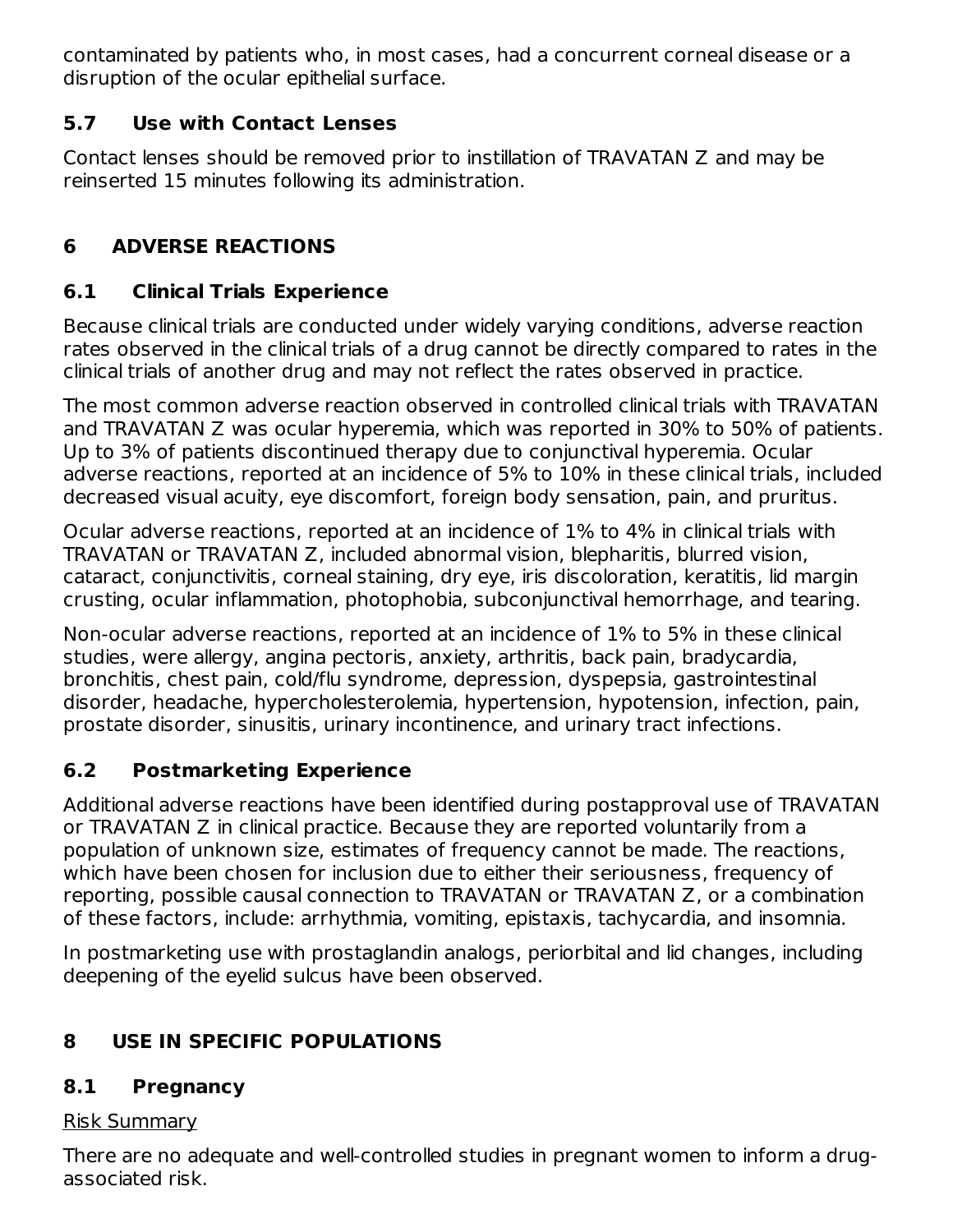In animal reproduction studies, subcutaneous (SC) administration of travoprost to pregnant mice and rats throughout the period of organogenesis produced embryo-fetal lethality, spontaneous abortion, and premature delivery at potentially clinically relevant doses.

Advise pregnant women of a potential risk to a fetus. Because animal reproductive studies are not always predictive of human response, TRAVATAN Z should be administered during pregnancy only if the potential benefit justifies the potential risk to the fetus.

The background risk of major birth defects and miscarriage for the indicated population is unknown; however, in the U.S. general population, the estimated background risk of major birth defects is 2% to 4% and of miscarriage is 15% to 20% of clinically recognized pregnancies.

### Data

### Animal Data

An embryo-fetal study was conducted in pregnant rats administered travoprost once daily by SC injection from gestation day (GD) 6 to 18, to target the period of organogenesis. At 10 mcg/kg (60 times the maximum recommended human ocular dose [MRHOD], based on estimated plasma C<sub>max</sub>), travoprost was teratogenic in rats, evidenced by an increase in the incidence of skeletal malformations as well as external and visceral malformations, including fused sternebrae, domed head and hydrocephaly. Travoprost caused post-implantation loss at 10 mcg/kg. The no observed adverse effect level (NOAEL) for post-implantation loss was 3 mcg/kg (18 times the MRHOD, based on estimated plasma C $_{\sf max}$ ). The maternal NOAEL was 10 mcg/kg.

An embryo-fetal study was conducted in pregnant mice administered travoprost once daily by SC injection from GD 6 to 11, to target the period of organogenesis. At 1 mcg/kg (6 times the MRHOD, based on estimated plasma C<sub>max</sub>), travoprost caused postimplantation loss and decreased fetal weight. The NOAEL for malformations was 0.3 mcg/kg (2 times the MRHOD, based on estimated plasma C<sub>max</sub>). The maternal NOAEL was 1 mcg/kg.

Pre/postnatal studies were conducted in rats administered travoprost once daily by subcutaneous injection from GD 7 (early embryonic period) to postnatal Day 21 (end of lactation period). At doses of greater than or equal to 0.12 mcg/kg/day (0.7 times the MRHOD, based on estimated plasma C<sub>max</sub>), adverse pregnancy outcomes (embryo-fetal lethality, abortion, and early delivery), low-birth weight and developmental delays were observed. The NOAEL for adverse pregnancy outcomes, low-birth weight and developmental delay was 0.1 mcg/kg (0.6 times the MRHOD, based on estimated plasma C $_{\sf max}$ ). The NOAEL for maternal toxicity was 0.72 mcg/kg (4 times the MRHOD, based on estimated plasma C<sub>max</sub>).

### **8.2 Lactation**

# Risk Summary

There are no data on the effects of travoprost on the breastfed child or milk production. It is not known if travoprost is present in human milk following ophthalmic administration. A study in lactating rats demonstrated that radio-labeled travoprost and/or its metabolites were excreted in milk following subcutaneous administration.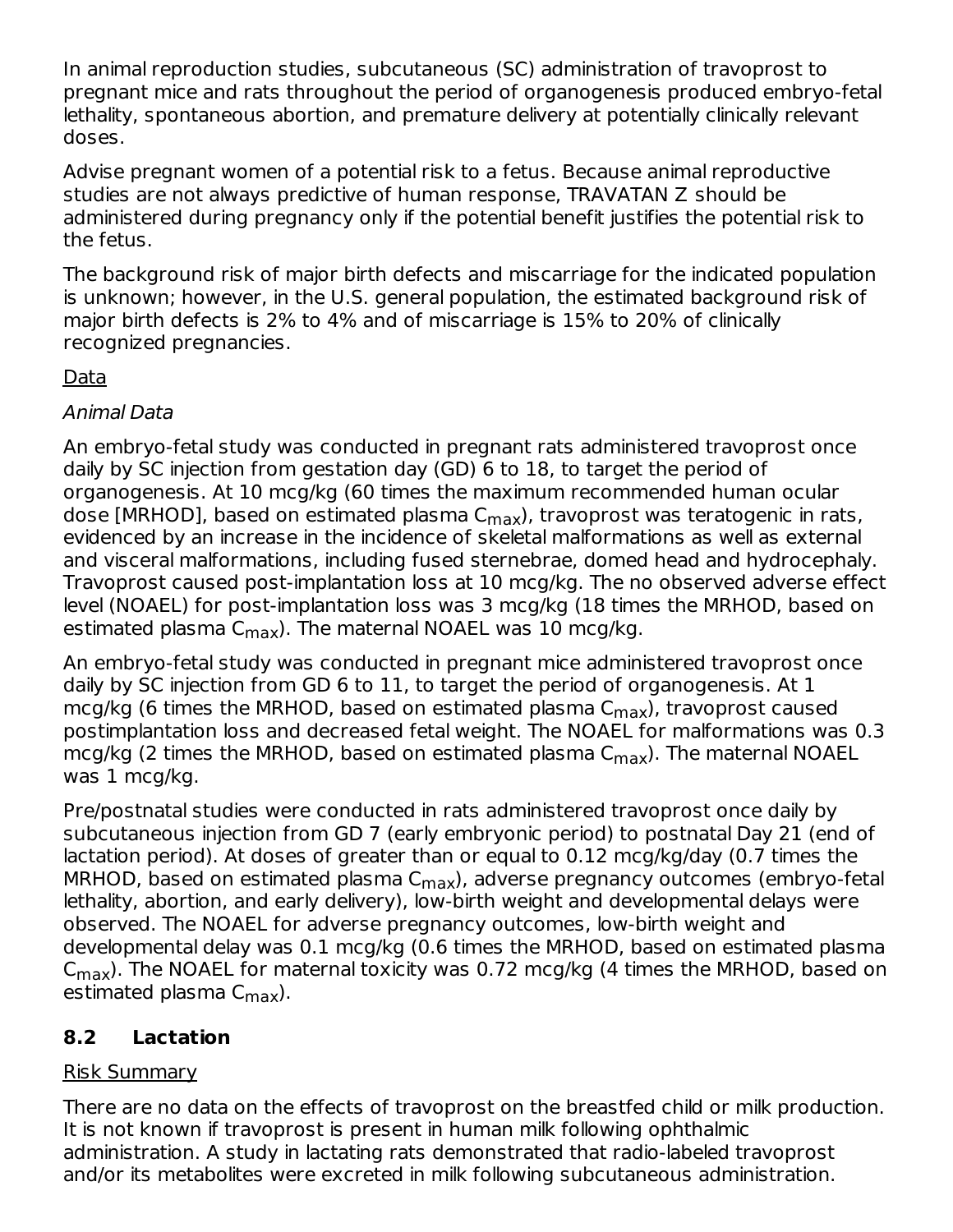The developmental and health benefits of breastfeeding should be considered along with the mother's clinical need for TRAVATAN Z and any potential adverse effects on the breast-fed child from TRAVATAN Z.

# **8.4 Pediatric Use**

Use in pediatric patients below the age of 16 years is not recommended because of potential safety concerns related to increased pigmentation following long-term chronic use.

### **8.5 Geriatric Use**

No overall clinical differences in safety or effectiveness have been observed between elderly and other adult patients.

## **8.6 Hepatic and Renal Impairment**

Travoprost ophthalmic solution 0.004% has been studied in patients with hepatic impairment and also in patients with renal impairment. No clinically relevant changes in hematology, blood chemistry, or urinalysis laboratory data were observed in these patients.

# **11 DESCRIPTION**

Travoprost is a synthetic prostaglandin F analog. Its chemical name is [1R-  $[1\alpha(Z), 2\beta(1E, 3R^*), 3\alpha, 5\alpha]$ ]-7-[3,5-Dihydroxy-2-[3-hydroxy-4-[3-(trifluoromethyl) phenoxy]-1-butenyl]cyclopentyl]-5-heptenoic acid, 1-methylethylester. It has a molecular formula of C $_{\rm 26}$ H $_{\rm 35}$ F $_{\rm 3}$ O $_{\rm 6}$  and a molecular weight of 500.55 g/mol. The chemical structure of travoprost is: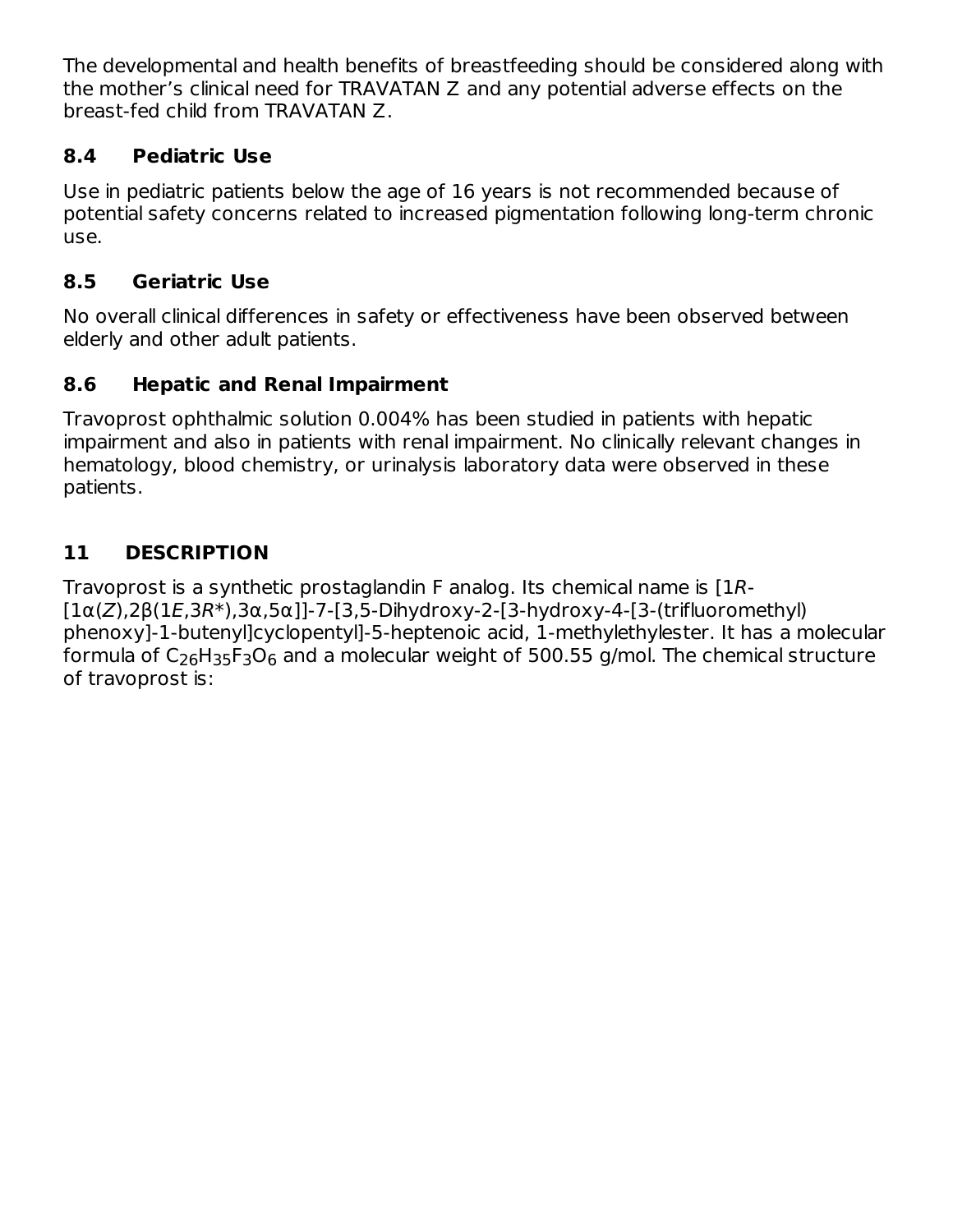

Travoprost is a clear, colorless to slightly yellow oil that is very soluble in acetonitrile, methanol, octanol, and chloroform. It is practically insoluble in water.

TRAVATAN Z is supplied as sterile, buffered aqueous solution of travoprost with a pH of approximately 5.7 and an osmolality of approximately 290 mOsmol/kg.

TRAVATAN Z contains Active: travoprost 0.04 mg/mL; Inactives: polyoxyl 40 hydrogenated castor oil, sofZia® (boric acid, propylene glycol, sorbitol, zinc chloride), sodium hydroxide and/or hydrochloric acid (to adjust pH), and purified water, USP. Preserved in the bottle with an ionic buffered system,  $\text{softmax}^{\textcircled{\tiny{\textregistered}}}.$ 

# **12 CLINICAL PHARMACOLOGY**

### **12.1 Mechanism of Action**

Travoprost free acid, a prostaglandin analog is a selective FP prostanoid receptor agonist, which is believed to reduce IOP by increasing uveoscleral outflow. The exact mechanism of action is unknown at this time.

### **12.3 Pharmacokinetics**

Travoprost is absorbed through the cornea and is hydrolyzed to the active free acid. Data from 4 multiple-dose pharmacokinetic studies (totaling 107 subjects) have shown that plasma concentrations of the free acid are below 0.01 ng/mL (the quantitation limit of the assay) in two-thirds of the subjects. In those individuals with quantifiable plasma concentrations (N = 38), the mean plasma C $_{\sf max}$  was 0.018  $\pm$  0.007 ng/mL (ranged 0.01 to 0.052 ng/mL) and was reached within 30 minutes. From these studies, travoprost is estimated to have a plasma half-life of 45 minutes. There was no difference in plasma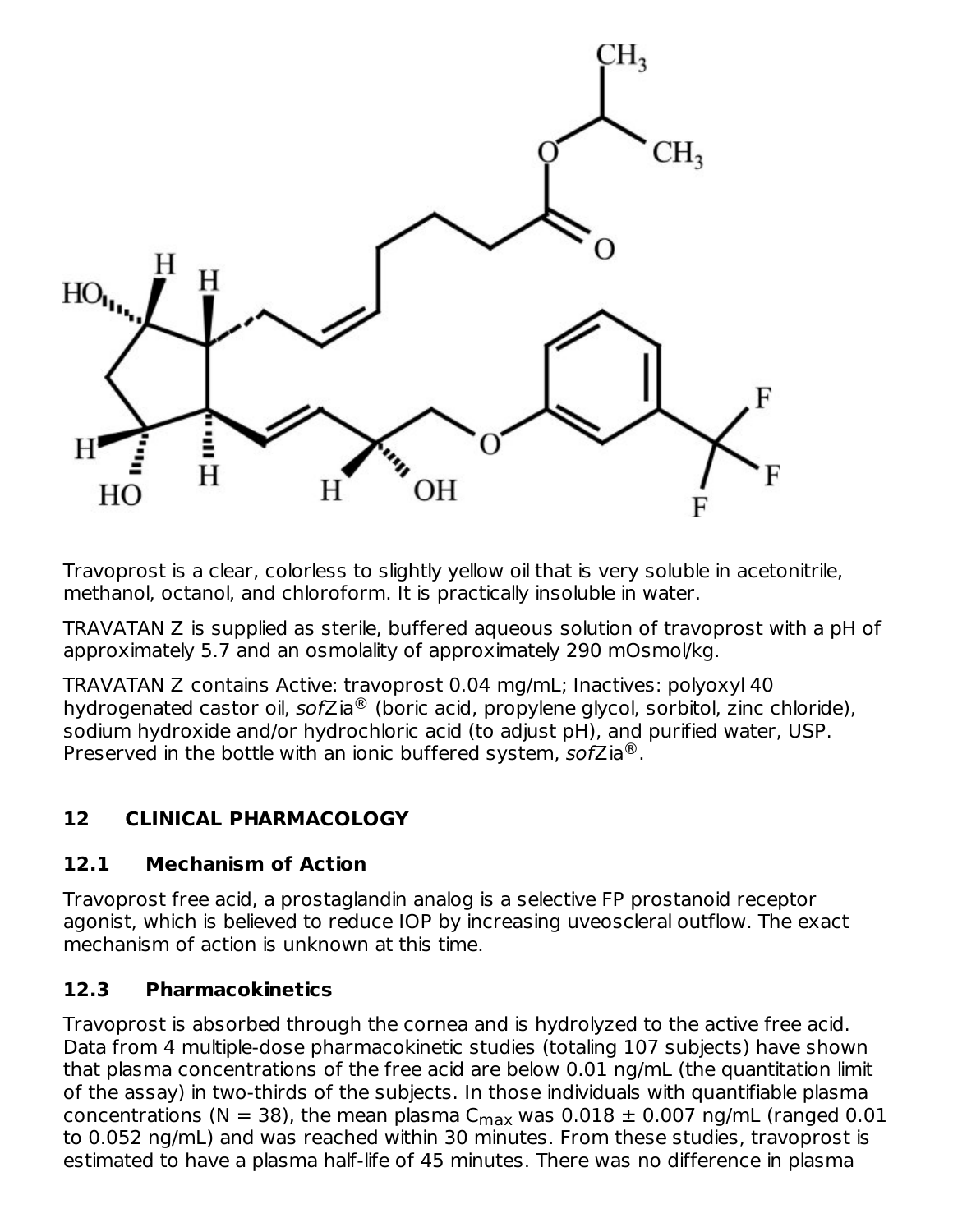concentrations between Days 1 and 7, indicating steady-state was reached early and that there was no significant accumulation.

Travoprost, an isopropyl ester prodrug, is hydrolyzed by esterases in the cornea to its biologically active free acid. Systemically, travoprost free acid is metabolized to inactive metabolites via beta-oxidation of the  $\alpha$  (carboxylic acid) chain to give the 1,2-dinor and 1,2,3,4-tetranor analogs, via oxidation of the 15-hydroxyl moiety, as well as via reduction of the 13, 14 double bond.

The elimination of travoprost free acid from plasma was rapid and levels were generally below the limit of quantification within one hour after dosing. The terminal elimination half-life of travoprost free acid was estimated from 14 subjects and ranged from 17 minutes to 86 minutes with the mean half-life of 45 minutes. Less than 2% of the topical ocular dose of travoprost was excreted in the urine within 4 hours as the travoprost free acid.

# **13 NONCLINICAL TOXICOLOGY**

## **13.1 Carcinogenesis, Mutagenesis, Impairment of Fertility**

Two-year carcinogenicity studies in mice and rats at subcutaneous doses of 10, 30, or 100 mcg/kg/day did not show any evidence of carcinogenic potential. However, at 100 mcg/kg/day, male rats were only treated for 82 weeks, and the maximum tolerated dose (MTD) was not reached in the mouse study. The high dose (100 mcg/kg) corresponds to exposure levels 326 times (mouse) and 547 times (rat) the human exposure at the MRHOD of 0.04 mcg/kg, based on estimated plasma  $\mathsf{C}_{\mathsf{max}}$  for active travoprost free acid.

Travoprost was not mutagenic in the Ames test, mouse micronucleus test or rat chromosome aberration assay. A slight increase in the mutant frequency was observed in one of two mouse lymphoma assays in the presence of rat S-9 activation enzymes.

Travoprost did not affect mating or fertility indices in male or female rats at subcutaneous doses up to 3 mcg/kg/day (18 times the MRHOD based on estimated plasma C<sub>max</sub>). At 10 mcg/kg/day (60 times the MRHOD, based on estimated plasma  $\mathsf{C}_{\mathsf{max}}$ ), the mean number of corpora lutea was reduced, and the post-implantation losses were increased.

# **14 CLINICAL STUDIES**

In clinical studies, patients with open-angle glaucoma or ocular hypertension and baseline pressure of 25 to 27 mmHg, who were treated with TRAVATAN or TRAVATAN Z dosed once daily in the evening, demonstrated 7 to 8 mmHg reductions in IOP. In subgroup analyses of these studies, mean IOP reduction in black patients was up to 1.8 mmHg greater than in non-black patients. It is not known at this time whether this difference is attributed to race or to heavily pigmented irides.

In a multi-center, randomized, controlled trial, patients with mean baseline IOP of 24 to 26 mmHg on TIMOPTIC\*\* 0.5% twice daily who were treated with TRAVATAN dosed daily adjunctively to TIMOPTIC\*\* 0.5% twice daily demonstrated 6 to 7 mmHg reductions in IOP.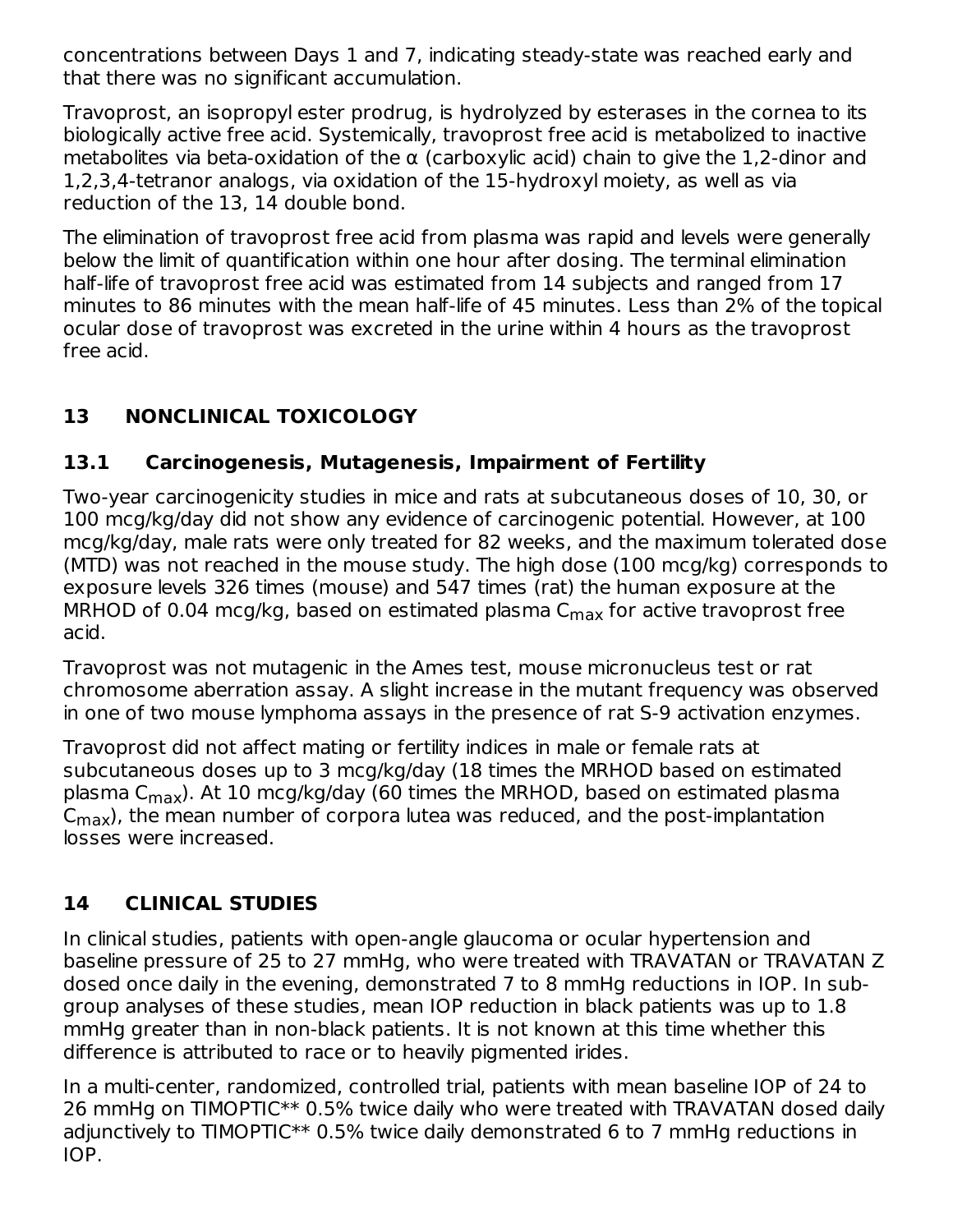## **16 HOW SUPPLIED/STORAGE AND HANDLING**

TRAVATAN Z is a sterile, isotonic, buffered, preserved, aqueous solution of travoprost (0.04 mg/mL).

TRAVATAN Z is supplied as a 2.5 mL solution in a 4 mL and a 5 mL solution in a 7.5 mL oval natural polypropylene dispenser bottle with a natural polypropylene dropper tip and a turquoise polypropylene or high-density polyethylene overcap. Tamper evidence is provided with a shrink band around the closure and neck area of the package.

2.5 mL fill…………………NDC 0078-0946-40

5 mL fill……………………NDC 0078-0946-25

**Storage:** Store at 2°C to 25°C (36°F to 77°F).

After opening, TRAVATAN Z can be used until the expiration date on the bottle.

# **17 PATIENT COUNSELING INFORMATION**

### Potential for Pigmentation

Advise the patient about the potential for increased brown pigmentation of the iris, which may be permanent. Inform the patient about the possibility of eyelid skin darkening, which may be reversible after discontinuation of TRAVATAN Z [see Warnings and Precautions (5.1)].

### Potential for Eyelash Changes

Inform the patient about the possibility of eyelash and vellus hair changes in the treated eye during treatment with TRAVATAN Z. These changes may result in a disparity between eyes in length, thickness, pigmentation, number of eyelashes or vellus hairs, and/or direction of eyelash growth. Eyelash changes are usually reversible upon discontinuation of treatment [see Warnings and Precautions (5.2)].

### Handling the Container

Instruct the patient to avoid allowing the tip of the dispensing container to contact the eye, surrounding structures, fingers, or any other surface in order to avoid contamination of the solution by common bacteria known to cause ocular infections. Serious damage to the eye and subsequent loss of vision may result from using contaminated solutions [see Warnings and Precautions (5.6)].

### When to Seek Physician Advice

Advise the patient that if they develop an intercurrent ocular condition (e.g., trauma or infection), have ocular surgery, or develop any ocular reactions, particularly conjunctivitis and eyelid reactions, they should immediately seek their physician's advice concerning the continued use of TRAVATAN Z [see Warnings and Precautions (5.3, 5.4, 5.5)].

### Use with Contact Lenses

Contact lenses should be removed prior to instillation of TRAVATAN Z and may be reinserted 15 minutes following its administration [see Warnings and Precautions (5.7)].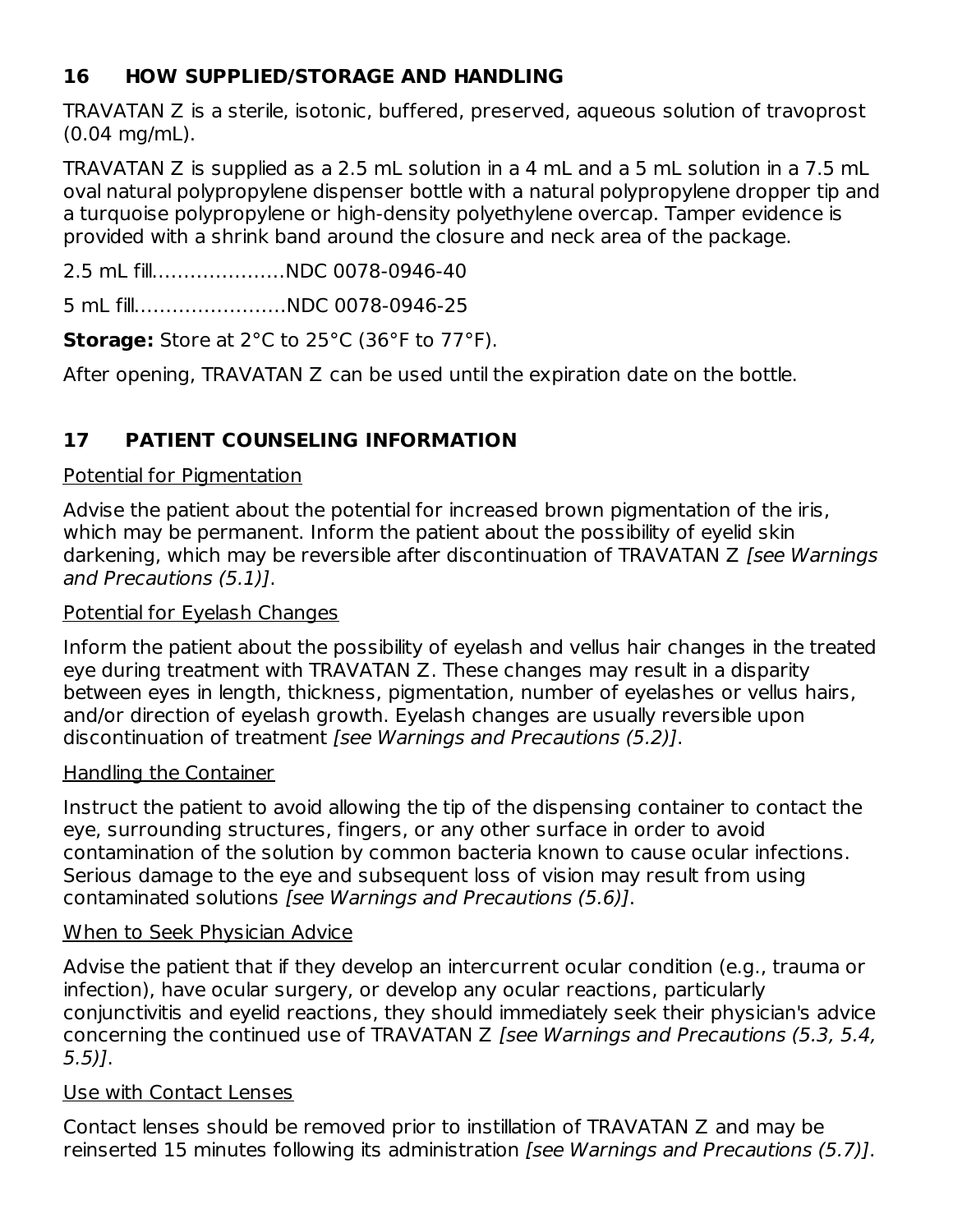Use with Other Ophthalmic Drugs

If more than one topical ophthalmic drug is being used, the drugs should be administered at least 5 minutes between applications.

\*\*TIMOPTIC is a registered trademark of Merck & Co., Inc.

Distributed by: Novartis Pharmaceuticals Corporation East Hanover, New Jersey 07936

© Novartis

T2020-49

### **PRINCIPAL DISPLAY PANEL**

NDC 0078-0946-25

Rx Only

TRAVATAN Z $^{\circledR}$ 

(travoprost ophthalmic solution) 0.004%

5 mL **STERILE** 

NOVARTIS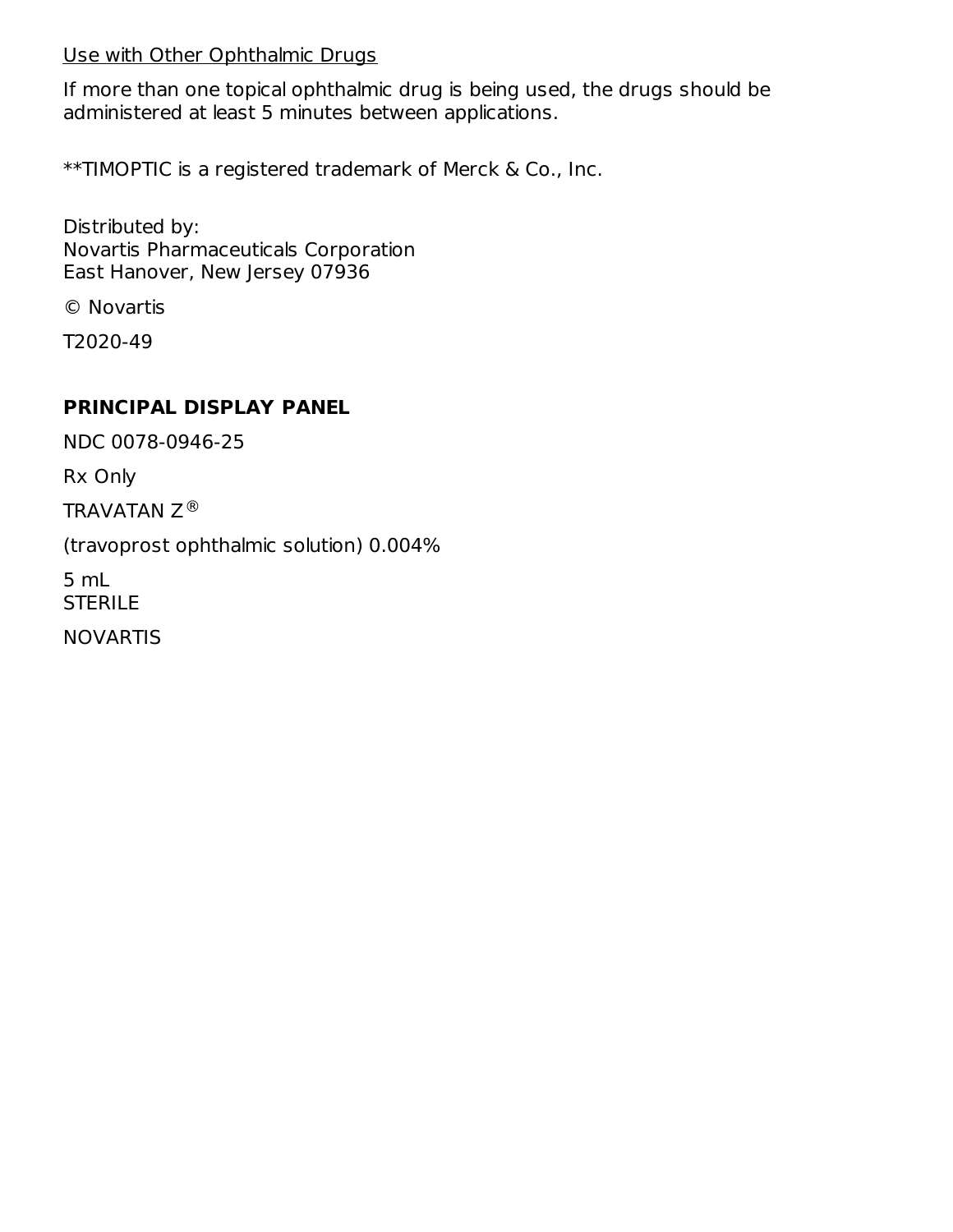

| <b>TRAVATAN Z</b><br>travoprost solution/drops |                         |                           |               |  |  |  |
|------------------------------------------------|-------------------------|---------------------------|---------------|--|--|--|
|                                                |                         |                           |               |  |  |  |
| <b>Product Information</b>                     |                         |                           |               |  |  |  |
| <b>Product Type</b>                            | HUMAN PRESCRIPTION DRUG | <b>Item Code (Source)</b> | NDC:0078-0946 |  |  |  |
| <b>Route of Administration</b>                 | <b>OPHTHALMIC</b>       |                           |               |  |  |  |
|                                                |                         |                           |               |  |  |  |
|                                                |                         |                           |               |  |  |  |